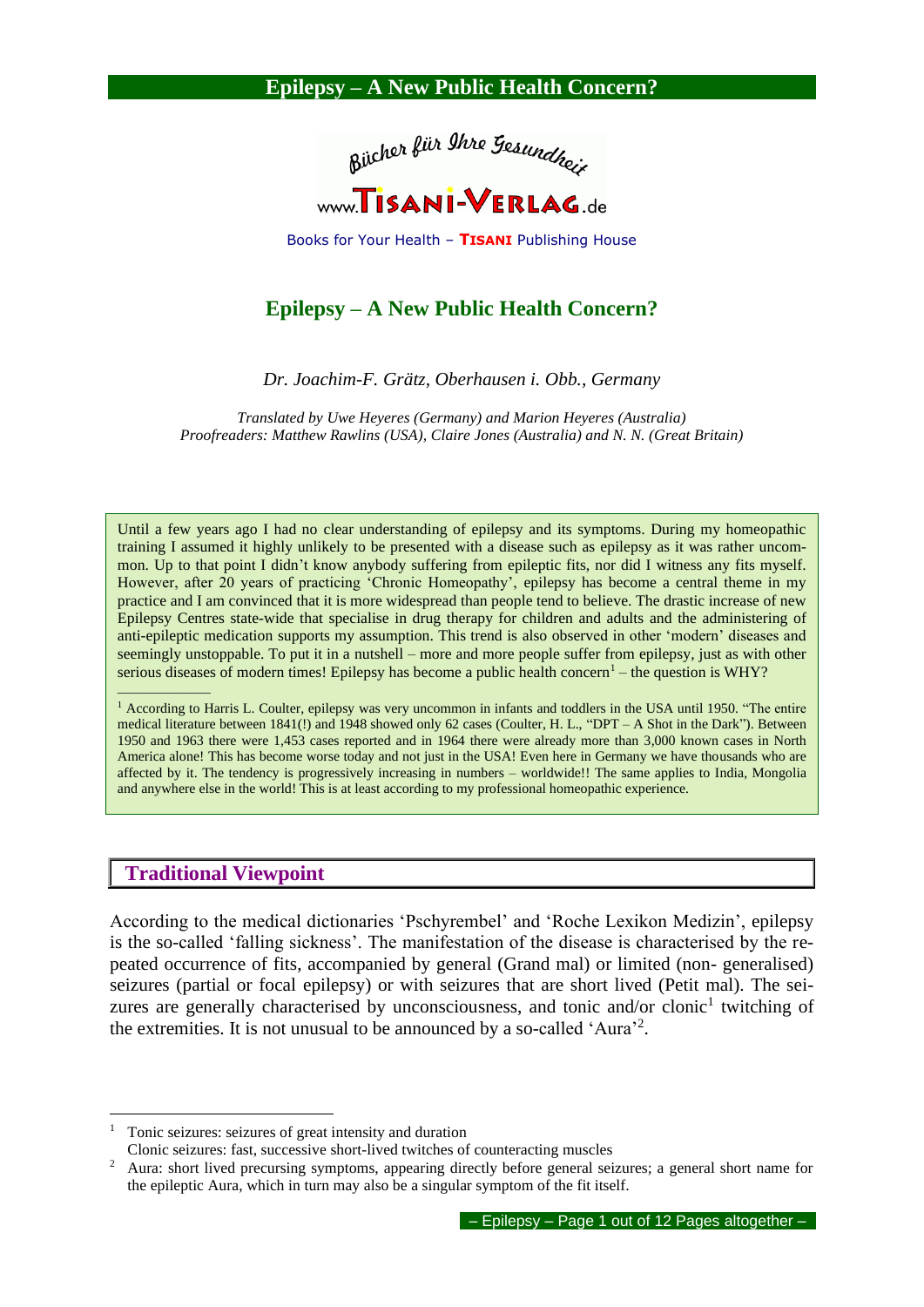### *TISANI VERLAG*

## **Conventional Therapy**

Traditional therapy for epilepsy "is meant to keep seizures under control" and to suppress the symptoms without any focus on healing! In rare cases, should magnetic resonance imaging or computer tomography prove the 'comprehensible brain illness', the cause is surgically removed and, followed by long-term therapy administering antiepileptic medication. At times, multiple medications are administered simultaneously. Furthermore in many cases an ACTH<sup>1</sup> injection therapy is tried; for a couple of years also a ketogenic diet<sup>2</sup> with children.

Epilepsy is seemingly viewed as something evil and in need of eradication. With every seizure, apparently thousands of brain and nerve cells are being damaged and partially even die.. For this reason all seizures are to be suppressed with medication. However, so far nobody has really seen that indeed large quantities (or even only a single one) of brain and nerve cells are dying off. How should we? Modern technology, e.g. magnetic resonance imaging (MRI) is far too vague as it shows only dark and light shades. To achieve a definitive result, one would need to surgically open the skull to count and compare the billions of microscopically small cells. This is impossible and can therefore only be an interpretation!

Traditional therapy chooses strong chemical medications that produce a vast array of side effects. This can be almost fatal for small children who are still developing as it is not rare that the biologically normal development becomes stunted. Consequentially, we speak about developmental disturbances and retardation and don't realise these are not the result of epilepsy itself but of the conventional therapy's massive side effects. That is of course unless they preexisted for other reasons.

## **Natural Law of Disease**

In order to understand epilepsy regarding its biological course, let us examine some biological laws of nature regarding health and disease.

When diseased, the organism switches from the healthy, vegetative innervation – the natural rhythm and constant change of actions between sympathetic and parasympathetic (vagotonic) part of the nervous system – to ongoing sympathicotonia (see Figure 1). From a neurological standpoint, the organism experiences long-term stress without vagotonic respite. This vegetative long-term stress phase will be at a later stage after its resolution (as space is limited, I am not able to go into detail about this here) is replaced by the second phase of the disease, the ongoing vagotonia. This is the repair stage or also the healing phase. Traditionally, this latter phase is viewed as the actual illness. During this 'warm' phase, with all its typical symptoms such as fever, tiredness, lethargy, and the appearance of microbes (e. g. Streptococcus,..) the

<sup>1</sup> ACTH: *a*dreno*c*ortico*t*ropic *h*ormone (corticotropin), which is produced and secreted by the anterior pituitary gland.

<sup>2</sup> Ketogenic diet: a high-fat, adequate-protein, low-carbohydrate diet that is used primarily to treat refractory (difficult-to-control) epilepsy in children; which means – biologically viewed – a thoroughgoing malnutrition.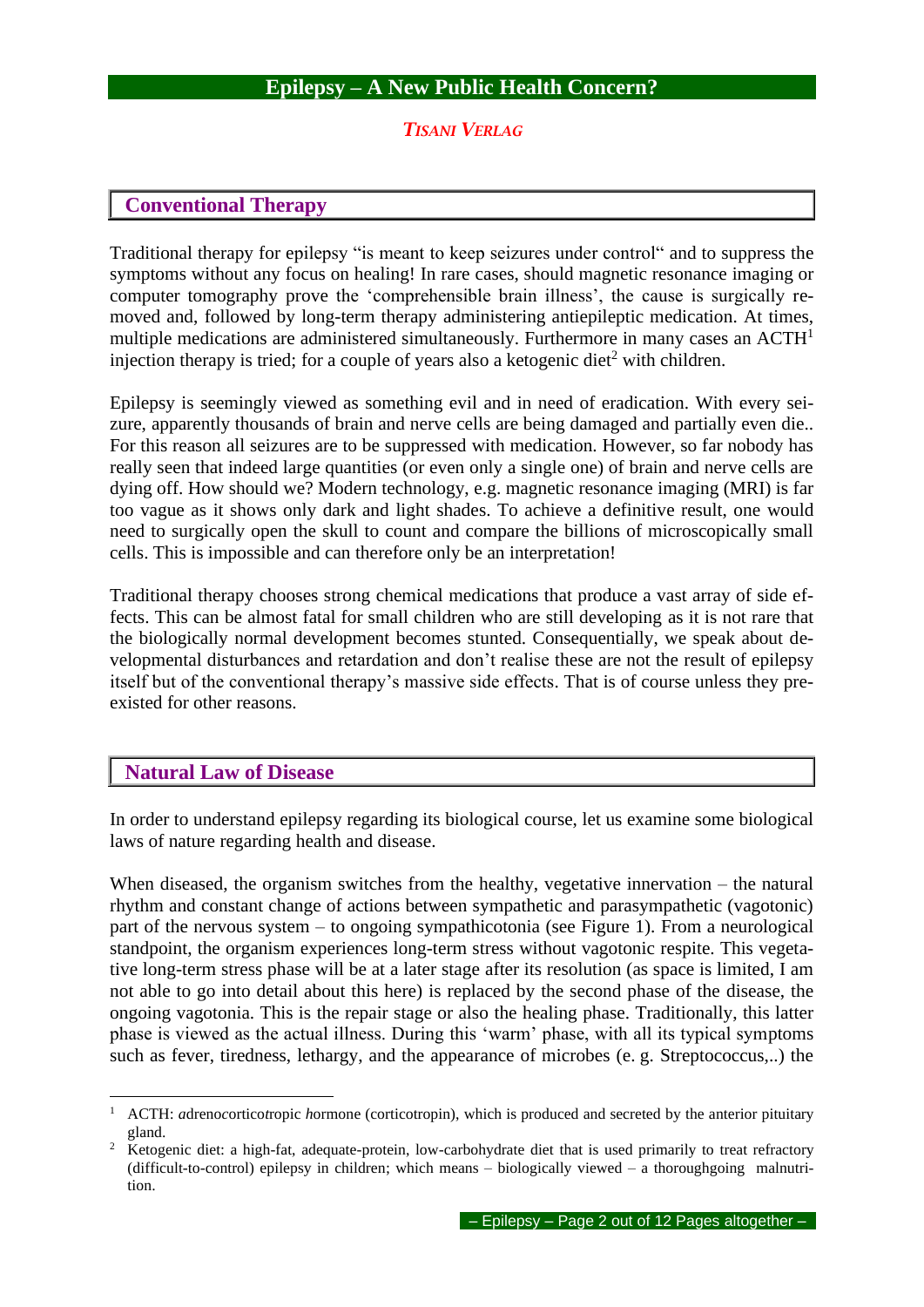### *TISANI VERLAG*

tissue that was affected during the first phase will be repaired step by step. Tissue that proliferated will be removed and tissue that "melted down" will now be rebuilt by mucous secretion. This process is often accompanied by fever and is commonly viewed as an infection or inflammation. These evolutionary facts have been happening this way for millions of years and are determined by the respective germ layer classification of each individual tissue or organ, as well as the respective control relays in the brain.



*Fig. 1: The two phases of diseases with permanent sympathicotonia and permanent vagotonia*

## **Epilepsy Viewed Cerebral Organically**

The cerebral organic view is that during the so-called stress phase of the disease it comes to a *regional demyelination of the brain.* This particular area is then filled with an edema that promotes healing. Depending on the length of the pre-cursing sympathicotonia, this swollen area appears on the computer tomography scan (CT) as a 'space demanding process'. The reason for this cerebral organic, biologically completely normal process is the *creation of new glia tissue (connective tissue of the brain)* in order to re-isolate the short-circuited nerves. During the peak of the vagotonic healing phase, identical with the maximal markedness of the brain edema, there will be a time when the organism attempts to free itself from parts of the brain edema to slowly return to normality (Figure 2: Point E). – At *exactly this turning point, the maximal space demanding of the brain edema equals the epileptic seizure!*

Therefore, epilepsy itself belongs to the healing phase of a disease. It is the cerebral organic part of the peak of nature's emergency and specialised response to put things back in order. In reality, epilepsy is no separate disease but only a consequence of extreme pressure in the brain that is caused by a highly congested edema. That in turn affects the motoric centre in the cerebral cortex, the *Precentral gyrus.* This edema occurs exclusively during the vagotonic heal-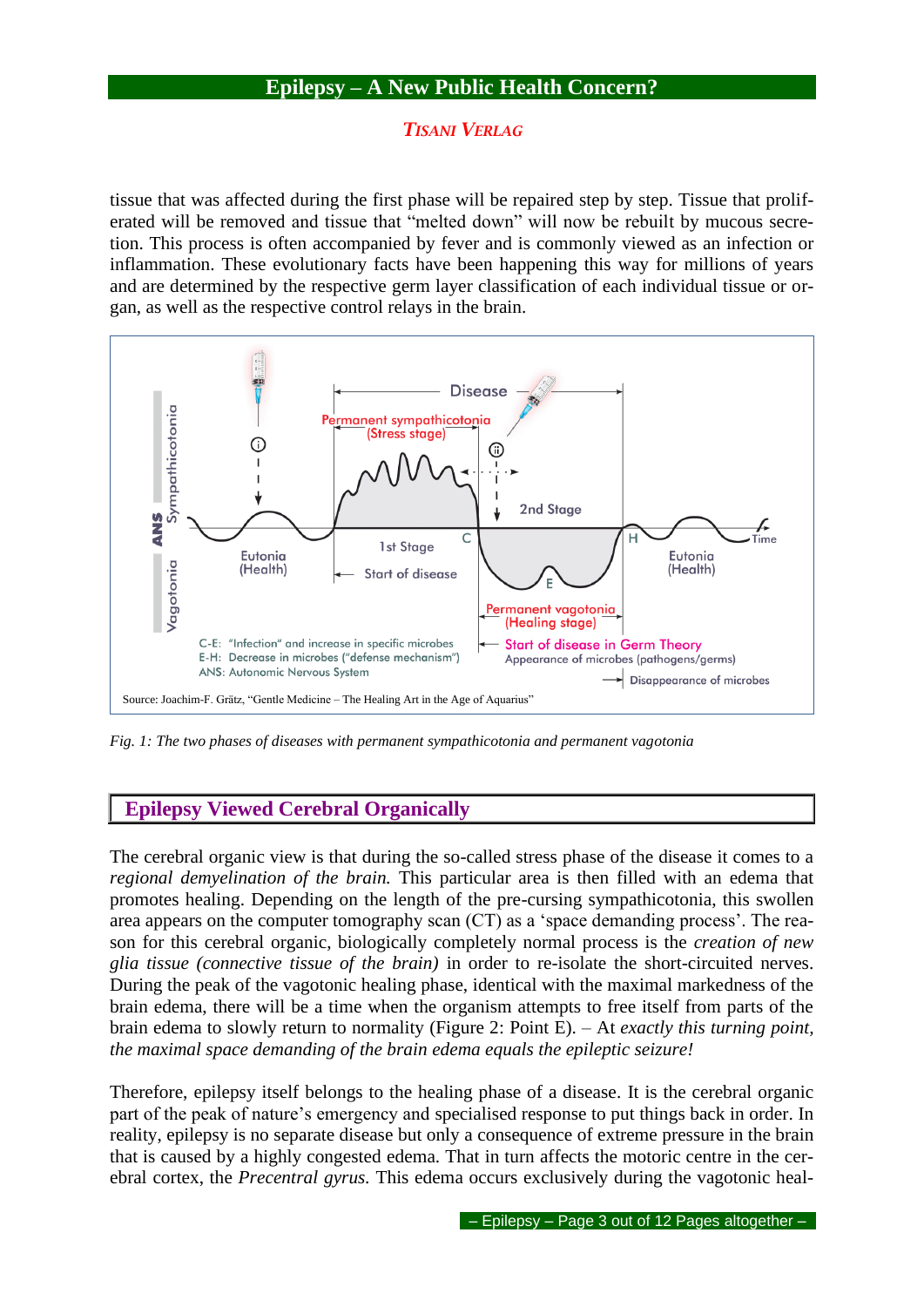## *TISANI VERLAG*

ing phase and promotes repair activities in the brain. Therefore, strictly speaking, this is no malfunction of the brain in the original sense that needs to be fought and is definitely no massive brain cells die-off!



*Fig.2: Epilepsy in the focus of the two phases of diseases*

# **Main Causes of Epilepsy in Modern Times**

The *main causes of epilepsy* are by far *immunisations.* Because of them, on the basis of the initiated long-term sympathicotonic condition, it can come to a *disruption of the myelinisation process during infant age* (so-called *post-vaccinal encephalopathy,* a diffuse inflammation of the brain with demyelisation post vaccination). This applies particularly to children under the age of three as brain development is largely completed only towards the end of the third year of life. Immunisations can also lead to a *demyelisation of single parts of the brain at a later stage in life.* This is at least my experience as a practicing Homeopath. Furthermore, in rare cases *suppressive actions through conventional material medications,* e.g. antibiotics or cortisone may also trigger epileptic seizures. Epileptic seizures can also occur after *severe skullbrain traumas* as well as *post-surgery scarring of the brain.* Even *persistent fear and panic attacks* should be mentioned as well as *very difficult and/ or premature births* (based on motoric and/or fright-fear conflicts that have their cerebral organic localisation among others in the sensorimotor cortex)<sup>1</sup>. In these cases any fits pass far quicker and occur less frequently when speaking of chronic epilepsy.

<sup>1</sup> For more information please refer to my publication "*Klassische Homöopathie für die junge Familie" (Classical Homeopathy for the young family),* 2nd edition 2001/2003, 2 vol., in particular the chapter *"Entwicklungsgestörte und behinderte Kinder" ("Developmentally disturbed and handicapped children")*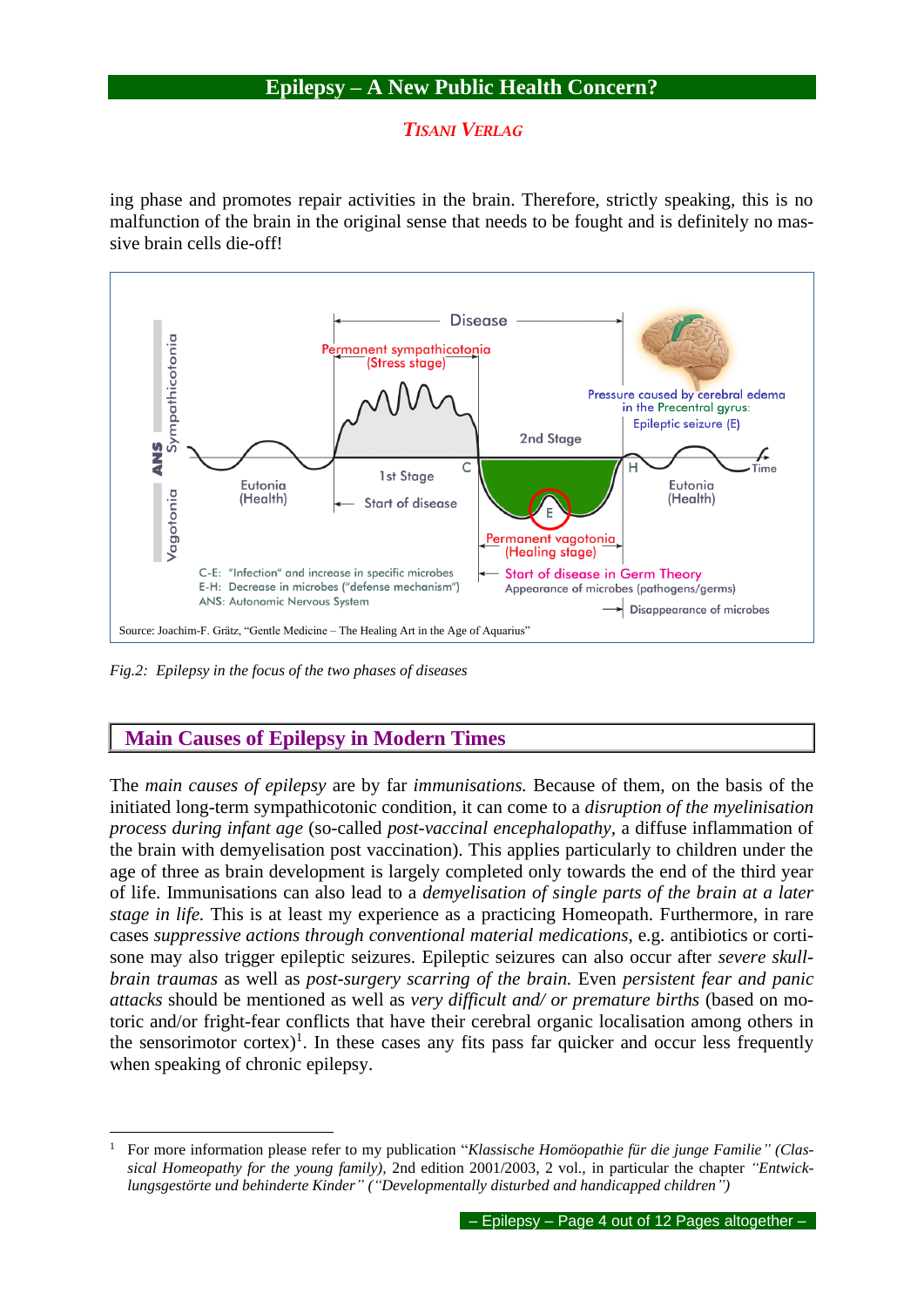### *TISANI VERLAG*

#### **Initial Appearance of Epilepsy – Example 1**

#### *Paul, 4 years old*

"Paul developed normally throughout his first year of life; in the first few months he was even above average. He was noticeably happy, enthusiastic without being restless, well balanced and open towards strangers. He was never scared of strangers. When he was 14 days old, I greeted him with 'Hello, little Baby!' Paul replied with a clear 'Hey'. At four months I visited two friends whom I met in the hospital after delivery. We put our three kids next to each other on the floor. Paul was lying for the first time next to a child of the same age. Soon he turned his head happily towards the other baby and grabbed his tummy. At 15 months he achieved the lower percentile in a 'development test' (Münchner Brückentest). He handed over his pacifier purposefully after being asked. He was able to stand unaided. He was open to other children and shared his toys. Paul was able to put a round block into a box with variously shaped openings. At 18 months he pointed purposefully to objects, walked 8 steps unaided and said once a two letter sentence. He knew 12 words in baby language. He loved particularly playing with balls and if another child wanted to join, he rolled the ball towards them."

So far this is the beginning of a written report from a mother about an initially normal appearing development during the first month of her 'epilepsy-ill' child. However, today – Paul is now 4 years old – his actual stage of development is equivalent to "approx. a child of 15 months"!

At the age of 4½ months, Paul had his "first grand mal seizure that lasted 15-20 minutes", which was one month after his immunisation with 6 different antigens to which he otherwise didn't noticeably react. In the hospital he received a "30-minutes long lasting lumbar puncture", which initially gave no concrete results. About one month later, *after the third immunisation with 6 different antigens (sextuple immunisation),* out of the blue he came down with severe pneumonia and more grand mal-seizures. Despite them being instantly treated in hospital, a series of big, up to 36 minutes long lasting seizures followed. For the first time the diagnosis 'epilepsy' was "officially" noted and Paul was "medically adjusted in the Epilepsy Clinic for Children and Youth in Kehl-Kork". There, they experimented with several different anti-epileptic medications; at times Paul received three anti-convulsive medications at the same time. Over the years, the boy received 2 medications that suppressed his seizures. In order to get on top of his seizures, the dose for one of them was 3.25 times higher than normal; non-permissible for his age.

"Since then, Paul's development has been going backwards" his mother remembers. At first gradually, then progressively… "Paul lives in his own world… he has autistic characteristics."

## **Epileptic Seizure – Part of the Healing Phase**

This is a fundamentally different view of epilepsy. The aura of mystery is vanishing into nothing once one understands the biological laws. *Epilepsy is a very small piece of the puzzle of nature's overarching repair program after severe brain-organic damage. It is reversible provided there is no continuous manipulation with material medication.*

Despite this new view, one should not underestimate or trivialise epilepsy. Even on a homeopathic anti-miasmatic therapy, epilepsy is to be taken very seriously. However, no brain cells are dying and the new message is and you can recover fully as if nothing ever happened! Mind you, a prerequisite is there wasn't too much prior traditional medical manipulation, and especially no brain surgery.Furthermore, during a chronic homeopathic therapy acute illnesses are to be permitted, no matter of what nature, as they are usually an expression of vagotonic healing phases. That is of extreme importance for the chronic overall healing process and therefore also for the healing of a tendency to epilepsy. That means it is strictly forbidden to suppress acute illnesses with anti-pyretic suppositories, antibiotics or other material actions. Even to root them out right at the core through household remedies is wrong, as the body will lose its ability to react through these kinds of actions.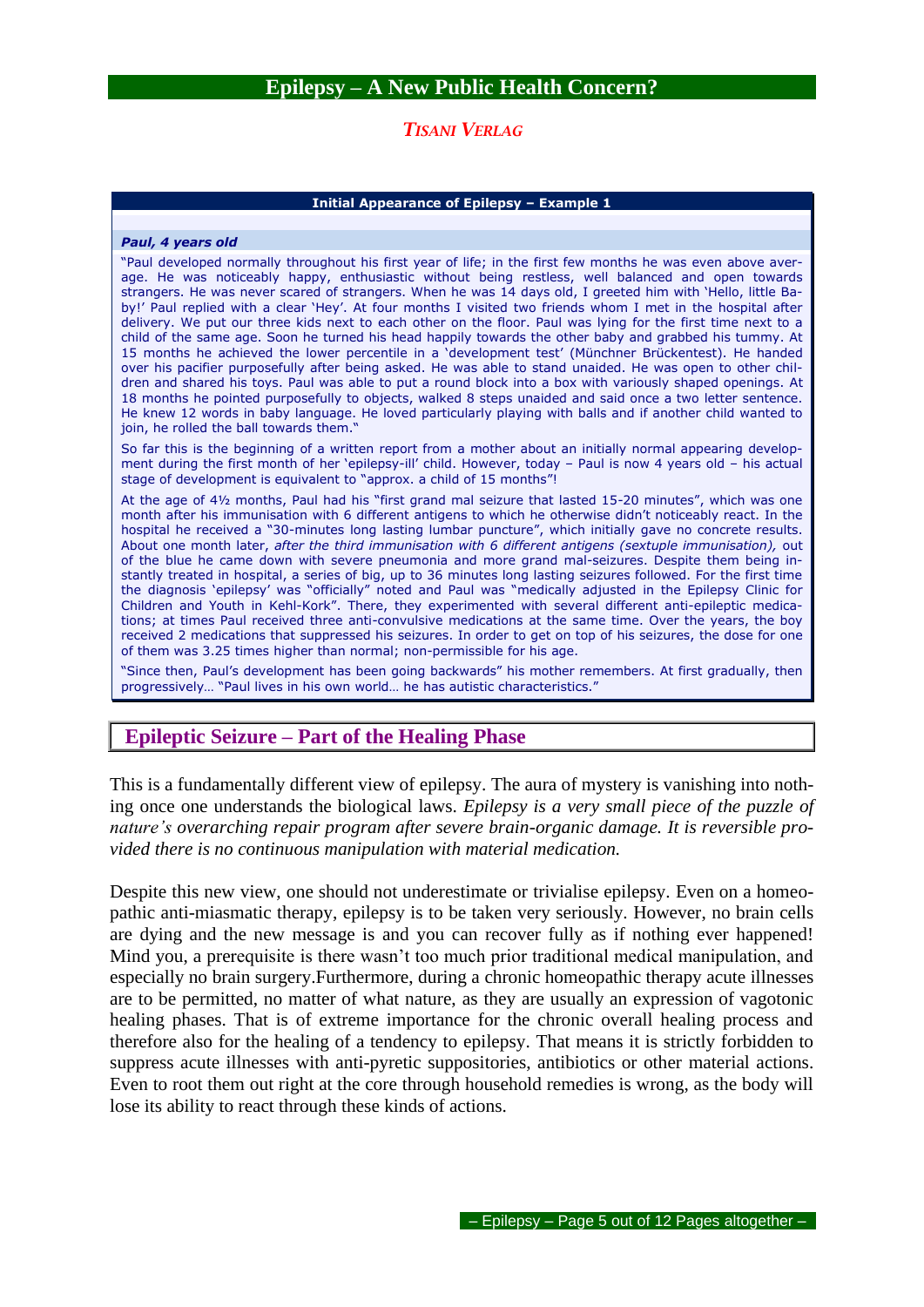### *TISANI VERLAG*

## **Conventional Therapy under Scrutiny**

In summary, one can say that epilepsy is a cerebral organic phenomenon occurring during the vagotonic healing phase. It is based on an *edema,* either located in the *motoric area of the cerebral cortex* or at least large enough that it affects the area. As the healing process pro-

#### **Initial Appearance of Epilepsy – Example 2**

#### *Lena, 3½ years old*

Lena experienced her first seizures at age 10 months during a "Herpes infection". Her parents reported that Lena produced a temperature of 40.7 C but showed "no symptoms otherwise". Even the typical herpes blisters did not show. However, the little girl screamed quite often with a very shrill sound. She was very hard to comfort and she also drank very little. The diagnosis was established solely through a blood test. In the hospital, Lena *received Zovirax infusions* for 10 days and her *fever was lowered.* "Eventually, she became drowsy and unable wake up, until all of a sudden the first big seizure happened. It was terrible! – In addition she contracted a rota virus that had to be *treated with antibiotics.*" The girl continued to fit even though she received numerous medications. "During the past 3 years she was medically adjusted with various antiepileptic medications."

Lena was a "premmie", she was born one month early and weighed only 1790g. Only one week after her birth she received antibiotics for two weeks "for a suspected sepsis". But still, even then there were no clear symptoms. Lena was just drowsy and did not drink very well; otherwise she was fine. One week after this treatment "slight twitching on hands and body" occurred during her sleep, which was continually observed for the following four weeks. The doctors classified them as "benign infantile seizures" and therefore viewed them as relatively harmless.

Lena was vaccinated for the first time at the age of four months: a *sextuple immunisation.* The girl reacted with a "slight fever". She received the second *sextuple immunisation* one month later and the *third stage* after another month. Lena "played quite nicely" during that time, "she put everything into her mouth", her head control was good, she moved about on her tummy, she was able to prop herself up and she could sit. "Today, she only lies about, is unable to support her head, has no coordination, doesn't speak and has up to twelve daily absence seizures. To put it in other words 'blanking out', and the list goes on!"

Therefore, also in this case we can make a *clear reference to immunisation including massive suppression.* Even the initial antibiocs that provoked the infantile seizures is part of it. In continuation, the so-called herpes infection seems to have been more likely an expression of a rather late, however very acute *postvaccinal encephalopathy* (diffuse inflammation of the brain with demyelisation post vaccination) with irritation of the meninges. An unmistakable indication for this is the continuing, very high fever and the *Cri encephalique,* the specialist term for the inconsolably shrieking girl with the so-called 'brain-cry'. This acute irritation of the meninges was "brutally beaten into submission" with medication. As a result of the manipulation with conventional material substances and in the sense of 'suppressive action', the body's innate healing force answered with diarrhoea, e. g. the rota virus. This was tantamount to a last attempt to clear the organism from the harmful substances. However, even this sensible undertaking of nature was misunderstood by allopathic practitioners who interpreted it as a nasty hospital germ and found the fitting answer in the form of yet another suppressive medication; the ongoing treatment with antibiotics. Consequently, the active process to complete recovery was attacked again, maintaining increasing convulsive activities. The following years consisted of medicated suppression of these seizures with extremely harmful substances. The result is 'chronic epilepsy', due to an unfinished healing of encephalopathy post vaccination, together with extreme developmental retardation, and even the 'unlearning' of already achieved developmental milestones and eventually permanent disabilities.

gresses the pressure of the edema on the centre of the "voluntary motor skills" increases, which in turn results in increasing convulsiveness. However, conventional medicine sees that as unwelcomed and even as something fatal due to an ignorance of the biological context. Therefore, anti-epileptic medication is prescribed to get on top of this actually welcomed, interim condition. That means the modern, conventional medicine massively hinders the natural-biological function of 'flushing out' the brain edema and therefore cements the status quo, even shifting it to become chronic.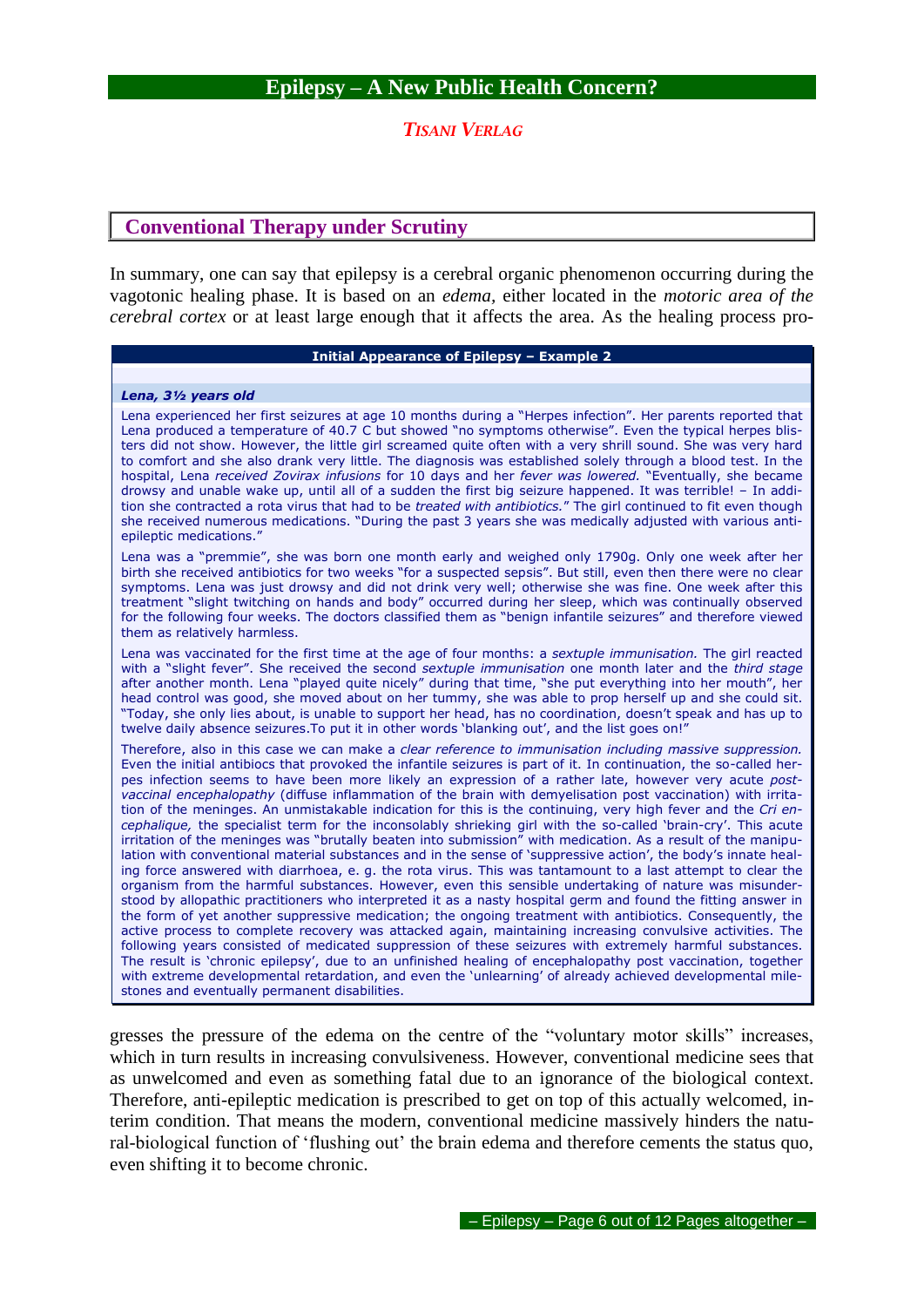### *TISANI VERLAG*

#### **Homeopathic Treatment – Case 1**

#### *Infant with West-Syndrome (A Type of Encephalopathy with Psycho-Motoric Disability)*

Ines, aged eight months has been suffering from epileptic seizures (BNS cramps<sup>1</sup>) for the past four months. Her parents recognised the onset of the seizures after the *second multiple immunisation (DPT together with HIB).* Since then, her parents initially reckoned Ines experienced frequently episodes of being extremely frightened. Mind you, they identified an increased tendency to being frightened already after the first immunisation, however initially did not worry about that because this was not clearly identified as cramps.

True seizures were observed later on after sleeping. Furthermore, there was jerking during falling asleep; sometimes only once a day, then again more frequently, most of the times before, after or during sleep. For the past six weeks her 'health has gone downhill rapidly'. Ines seems apathetic and follows objects with her eyes only for a very short time and eye contact is diminishing. No more laughter, no 'singing'. She does not react anymore when spoken to. Staring eyes. Her liveliness decreased. Instead she became increasingly fidgety. There was no more coordinated reaching for things. She is turning over less frequently. While driving in a hot car she gets restless, screams and cramps. These conditions appear at times in sequences, up to seven times in a row. On the other hand there are sometimes several days without any attacks. The cramps appear to be of varying nature and look like following: arms and legs stretched out, eyes staring; legs folded, arms folded, eyes staring; head nodding; shaking of whole body; hands in fists with thumbs inside fist; for the past week also twitching of mouth with snorting, screaming and laughing before or after the attack or mouth squeezed together tightly. Recently, high frequent general 'Kloni'<sup>2</sup> started following the typical picture of symptoms, lasting about two to three seconds and after that whimpering for a few seconds. In the children's hospital, she was medically adjusted with Sabril (anti-epileptic medication) and discharged with a 'good EEG' (before, it was a severe pathological EEG in accordance with Hypsarrhythmia<sup>3</sup>, which is a sign of a central cerebral dysfunction, a brain dysfunction). Already after one week, the dose of Sabril had to be doubled as the cramp attacks appeared again more frequently.

The diagnosis was 'West-Syndrome', encephalopathy in infants described first by the English doctor W.J. West, marked by the following triad: 1. Generalised small attacks (Petit mal) focal and multi focal origin (salam spasms); Hypsarrhythmia (diffuse mixed cramp potentials) during EEG (diagnostically leading); *psycho-motoric developmental disturbances;* …. The prognosis is overall undesirable and essentially, based on the type of underlying encephalopathy, determined by possibly big epileptic seizures in the future. That meant, in the case of little Ines explicitly: psycho-motoric disability, which means lifelong mental and motoric disabilities. She would never be able to sit, let alone stand and walk; not to mention cognitive abilities…

That's so far to the report of the actual condition of the little girl at that time. Conspicuously, this all started *after immunisation;* before, the parents confirmed by showing pictures and videos that the child was completely normal and 'as fit as a fiddle'. Unfortunately, this case is *not isolated‼ Complications and vaccine damage of that kind are on the daily agenda more and more frequently!* They are literally piling up in the homeopathic practice, *in particular since the use of multiple vaccinations, but also after the latest vaccination for the Rota Virus in Austria. Without exception – at least in my practice – so far, I always found a direct correlation between epilepsy and immunisation.*

*The situation today:* After several years of homeopathic anti-miasmatic therapy, Ines is in perfect health; she can walk, speak and do everything children her age can do. The best present for me as a therapist was – would you believe it – that Ines started school early (‼), and she actually attends a normal school! She desperately wanted to stay together with her friends from kindergarten. By now she is in fifth grade (Grammar School) and is a very popular and excellent student; she received five A's in her last report card‼

\_\_\_\_\_\_\_\_\_\_\_\_\_\_\_\_\_\_\_\_\_

- <sup>3</sup> Hypsarrhythmia: a specific type of a severe pathological EEG, often at severe disabilities and BNS-cramps
- 4 focal: originating from one source

It appears the anti-epileptic medication blocks the 'flushing out' of the cerebral edema with seizures halting temporarily or only very small, unremarkable ones occurring. Therefore, there is no possibility for a genuine biological healing because the excessive edema remains in the region it currently is. With time, the organism will summon all its energy reserves in an

 $1$  BNS-cramps: Blitz-Nick-Salam-Cramps; as epilepsy manifestation often combined with progressing mental decline, including of rapid flinching of the body with forward flinging of arms and legs (Blitzkrampf), as bending over double of torso (Propulsive-Petit-Mal), as bending of head and bringing together the arms in front of chest (Salaam-Cramp), or as nodding (Nod-Cramp)

Kloni: shaking cramps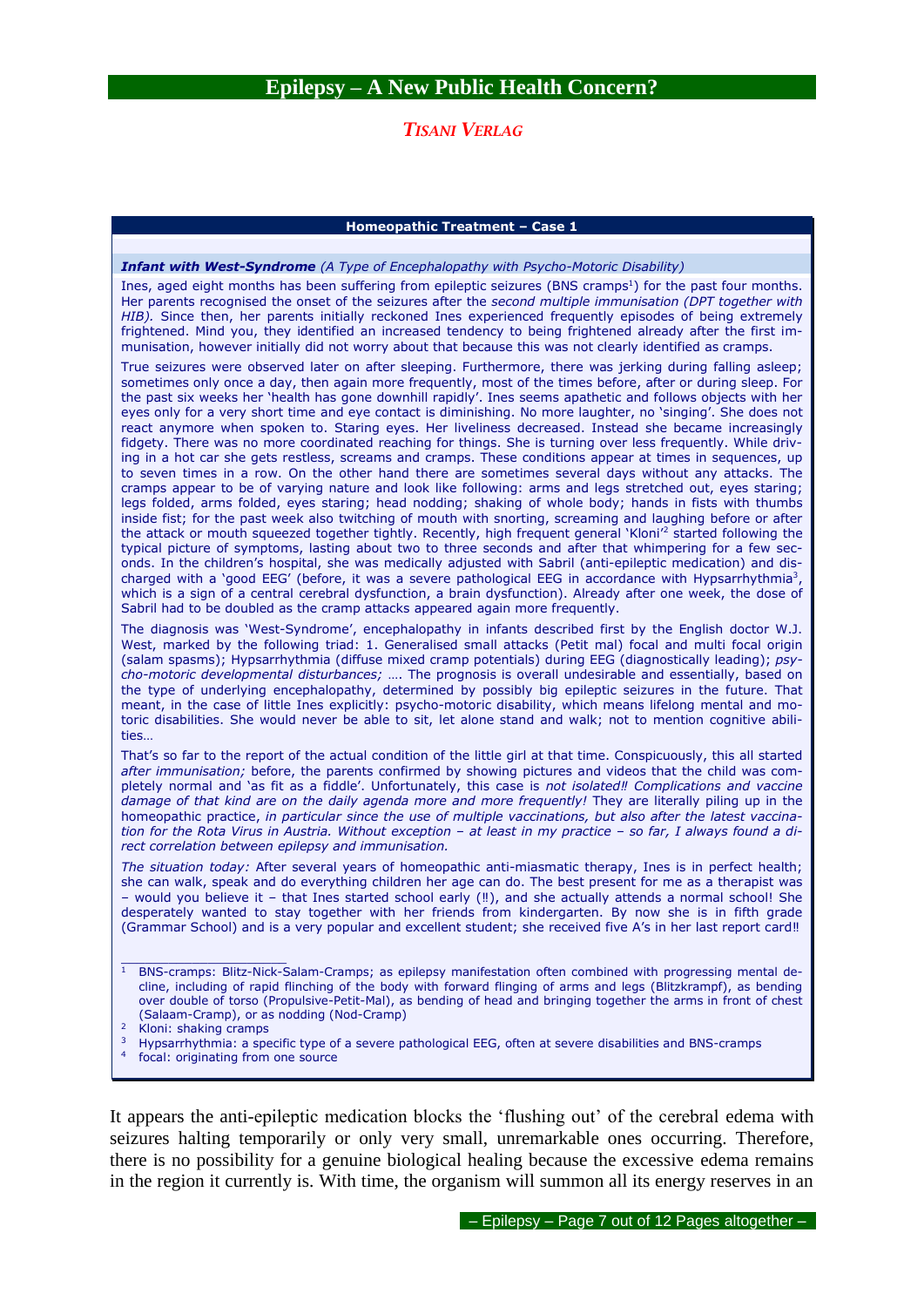### *TISANI VERLAG*

attempt to fight the edema, and causes a build-up of liquid in the brain. After a long seizurefree phase and despite heavy anti-epileptic medications, severe seizures will occur again suddently, e. g. a generalized fit or being classified even as *status epilepticus<sup>1</sup>* . Traditional medicine reacts with "that is not supposed to be" and increases the dose of the cramp-suppressing medications. Or administer much stronger, very intense medications and at times additional ones. The small patient is moved back into ongoing sympathicotonia and literally "drowns in the brain edema". Healing good-bye! What follows is constant experimentation with the dosage of the anti-epileptic medication or several medications, with the risk of additionally strong side effects; recording of all seizures; assessing of reasonable side effects and their treatment; repetitive blood tests and other laboratory parameters and in particular the testing of the liver enzymes and much more. The medical term for these procedures is "medically adjusting" and only a few realise that these procedures stunt any biological normal development. This is basically a vicious circle. At some time you have arrived at three (or even more) simultaneously administered medications in ever increasing dosages. With time this causes serious developmental dysfunction that's very hard to correct later. In reality, to achieve true healing the patient would have to experience the ongoing vagatonic healing phase again to complete the vicious circle perfectly. Last but not least, with the continuing seizures you may end up with being labelled "beyond treatment" which equals a medical defeat. Orthodox medical practitioners have no idea what to do next as they have tried all sorts of things and everything "in their power". Without satisfying results they are of the opinion "you can't do anything anymore" and will call the patient "incurable".

Looking at the presented biological background information above, orthodox anti-convulsive therapy is anything but sensible; it's virtually reprehensible. Natural phenomena of critical healing phases, e.g. epileptic seizures should be categorised and therapeutically acted upon in a completely different way. To be exact, therapy should be carried out the opposite way of the current 'state-of-the-art technology'. One shouldn't suppress the willingness to cramping *(suppressing of the healing phase),* but rather promote and support it. That brings us to the homeopathic laws as described by Hahnemann almost 200 years ago (Keyword: *"homeopathic initial aggravation"*). It's the only way gradual recurrences, e.g. frequently caused by dreams (e. g. anxiety and panic dreams, nightmares), can be lessened and as therapy progresses eventually prevented so that positive development can be expected. This is the only way to strengthen the organism to gradually heal the enlarged brain edema and to return to normality as defined by nature.

According to the German pharma drug index "Rote Liste, 2005" (Red List) you can find a remarkable sentence regarding the side effects of anti epileptic medications: "As with other anti epileptic medication there is a possibility of an *increase in seizure frequency including status epilepticus!*" This is due to medications; you would actually expect to achieve the opposite effect.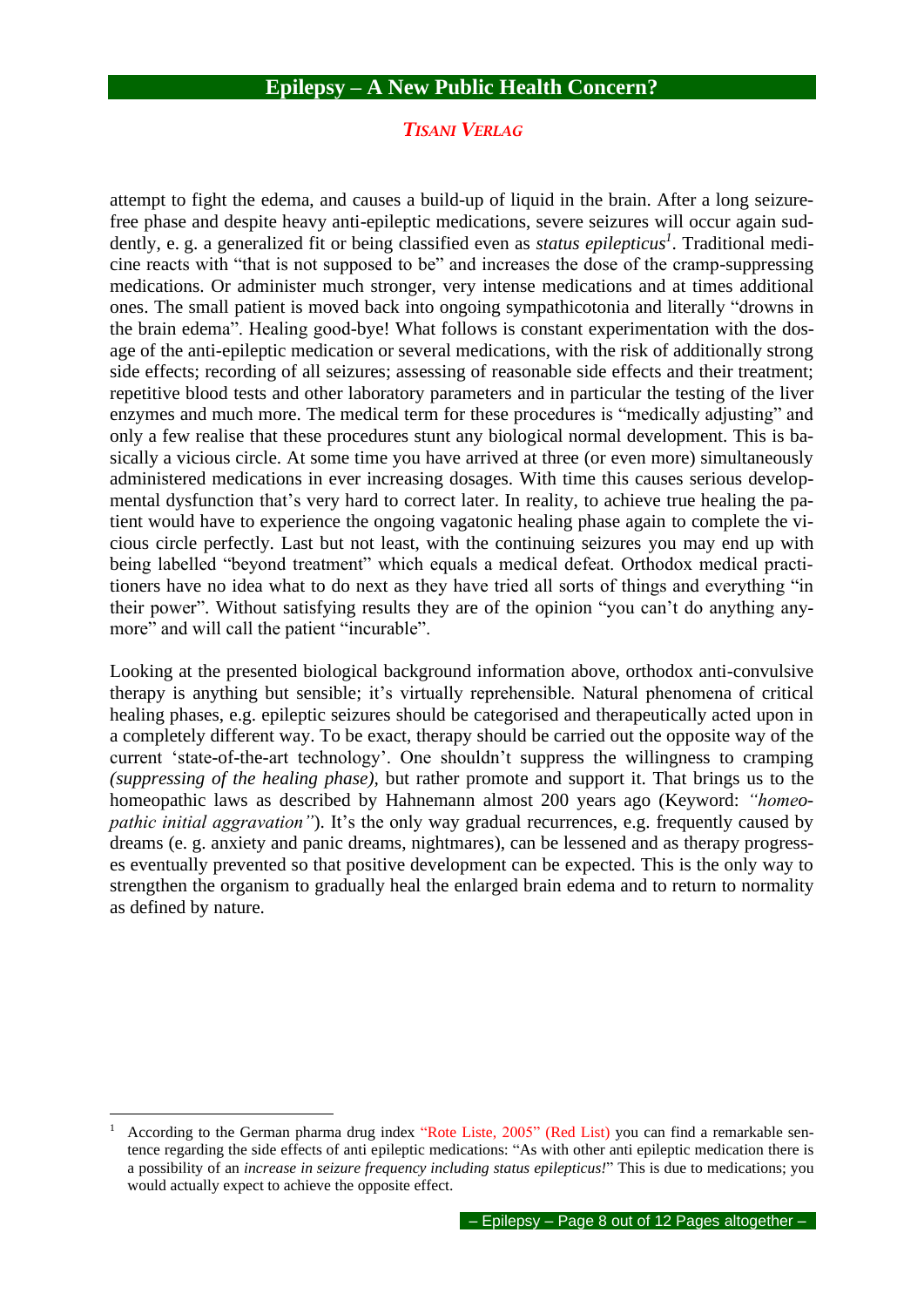### *TISANI VERLAG*

#### **Homeopathic Treatment – Case 2**

#### *Adult epilepsy after Suppression with Cortisol*

A young father of two children has been sent by his sister. He has suffered from occasional epileptic seizures for roughly eight years. They are generalised seizures – anywhere on the body and recently increased in frequency. In total he experienced seven Grand mals so far. The last two lasted for about two minutes. One from the prior year was so severe, he "felt it for several more weeks"-

During his civil service in a youth hostel about nine years ago, while working with paint his whole body had an allergic reaction which manifested in a total body skin rash, with many red, very itchy spots. He had to be hospitalised and was *treated with Cortisol and other suppressive medications.* The therapy went on for eight to nine months before the rash cleared up completely.

At age seven his tonsils were removed because he snored. They were neither regularly purulent nor highly inflamed. Yet, for the past seven years he has been constantly coughing and was very susceptible to colds. "Almost each month there is a new infection; I am often hoarse and have bronchitis." That wasn't the case during my school years (until approximately ten years ago)." In addition, he has been sweating easily and often for many years now, which was clearly visible during the consultation in my practice.

The last four seizures occurred in connection with excitement, e. g. his sister's wedding or during the completion of his Master's degree. "I am a nervous type", he says about himself. He is always very nervous during exams and also sensitive to noise. Leading up to a seizure he always has a strange feeling of dizziness connected with fainting…

A typical case of *suppression!* The allergic skin rash was fought against with heavy orthodox medication for almost nine months, until there was peace at last. However, the innate healing power was forced to find an alternative vent, which resulted in the tendency to cold and the occasional fits!

About two month after commencing therapy, the patient called and reported that just after 3 weeks he felt as if another attack was coming on. He sat down for 10 minutes and waited, but nothing happened. He felt better again right after. After that, he went to bed and slept. Later, after using 3 drops, he reported a permanent feeling of dizziness, which stopped with a 4<sup>th</sup> drop. There were no specific problems being on 5 drops. "Strangely enough, I have never caught a cold, neither in a draft or when getting cold after sweating". – The patient seemed astonished, but was happy – something that was clear for the therapist, as it was meant to be! At this stage it looked alreadylike the time for seizures was over. The 'almost seizure' was rated as a 'rewind' and the absence of tendency to infections was also going in this direction, which was confirmed by the following years.

### **Homeopathic Treatment of Epilepsy**

As epilepsy is viewed primarily as a chronic condition, homeopathic therapy has to be carried out first and foremost *chronic anti-miasmatic,* taking into consideration all discernible causes and correlations. Meanwhile, you won't be able to avoid using acute homeopathic remedies that are strongly regarded by epileptic seizures. These acute remedies come in handy, especially in recurring and long lasting seizures or even in series of seizures. Basically, you can view the *acute seizure as acute exacerbation of a chronic burden* so that on the one hand you *treat therapeutically the acute situation* in order to *take the edge off the symptoms,* – e.g. with a status epilepticus – and to avoid strong orthodox medications. On the other hand – you take in account the *miasmatic background* in order to *make the tendency to cramp disappear* with time. Looking at it from a purely acute viewpoint – as usual – only the acute symptoms of the acute situation are taken in account in finding the homeopathic remedy. Whereas in the case of a chronic therapy there are also correlations to immunisation, suppressions, state of anxiety and other past illnesses. Highs and lows in the life of the patient pathological behaviours as well as their modalities are relevant. Therefore, just the same as looking at other chronic ill-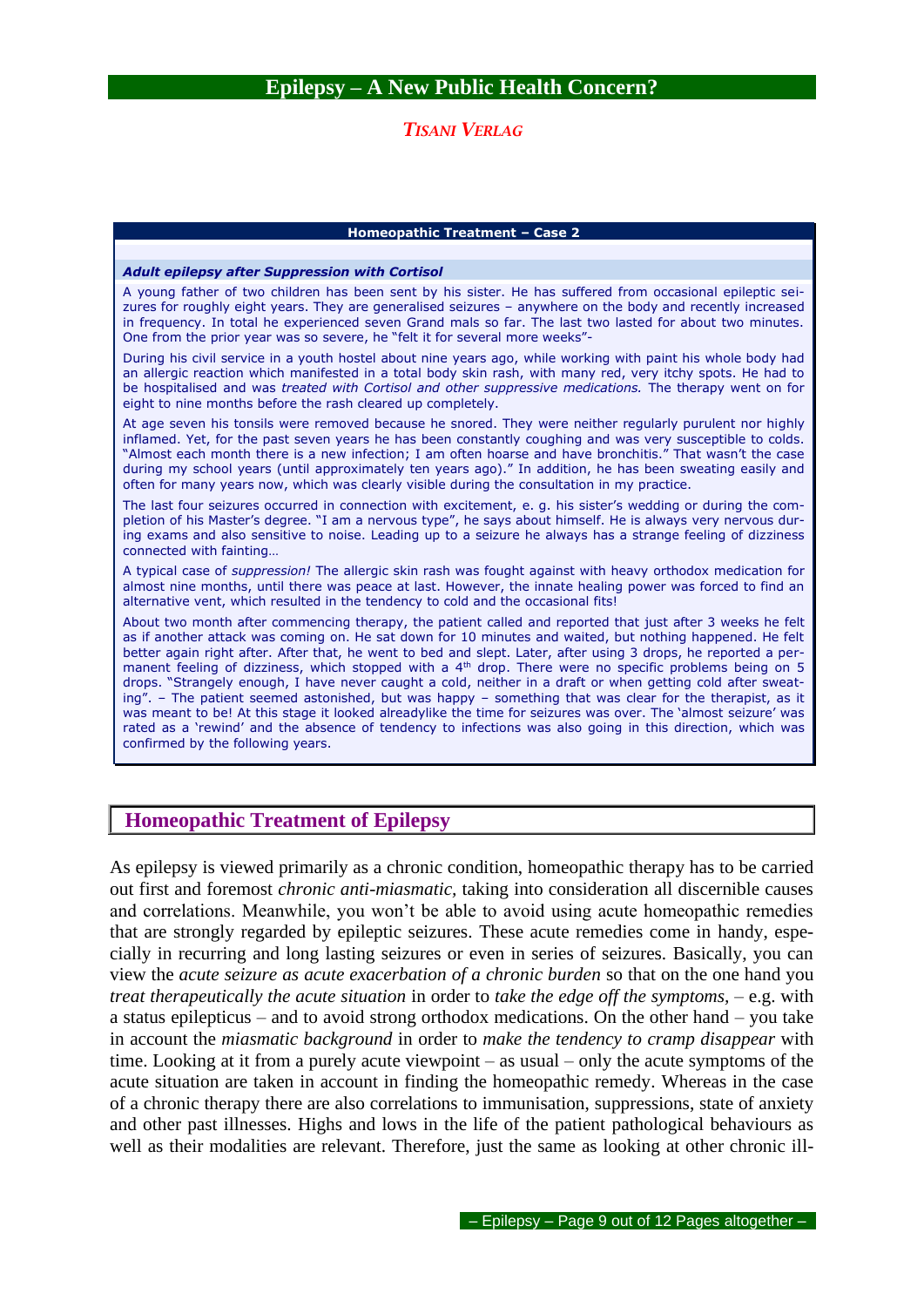*TISANI VERLAG*

nesses, a complete life anamnesis including family anamnesis of the blood relatives is required.

## **The Value of EEGs during Convulsions**

In conclusion, a few general words to the topic of EEG and its diagnostic value regarding epilepsy or epilepsy-similar phenomena. Taking an EEG during an epileptic seizure is actually relatively ridiculous as visible cramping actions are always to be expected during cramps solely due to the actual appearing phenomena of pressure to the brain. In other words, during phases of frequent epileptic fits, pathological EEGs are expected to be present. You always know that beforehand. You can basically see there are cramps and they are always based on a "pathological change in the motoric cerebral cortex of the cerebrum". Consequently, they are expected to be visualised in curve form. Therefore, the result is not new and surprising at all and at most rather a visual confirmation for what we already know anyway! Therefore, the taking of an EEG often turns into a scientific 'hide and seek' play because of the reluctance to admit not knowing much. However, there is still the desire to do something with modern technology which unfortunately is only diagnostic, not therapeutic! As a consequence, the more or less hopeful patient is kind of being misled because the result is always predetermined.

The only reasonable time to take a Control-Electroencephalogram is during a longer period without cramping in order to better judge the therapy and/or to investigate whether the patient has a particular potential for cramp remainders. However, even here misinterpretations are possible as the brain can never be scanned completely with electrodes attached to the skull because *as far as I know they only penetrate two centimetres deep. Brain electric activities that happen more in the centre of the brain therefore can't be captured.* We should always be aware of the fact these activities can neither be registered nor made visible graphically.

In any case, *the EEG should not be the central focal point of an anti-epileptic therapy* as it currently is in orthodox medicine. There, the focus is on manipulating the pathological curve of healing into what's considered normal, regardless of any losses. An Austrian female doctor with an interest in naturopathy perfectly summed up Hypsarrhythmia, a severe pathological EEG-curve at infantile BNS-cramps as following: "Orthodox medicine is only treating the EEG-picture and not the little patient." You cannot say it any more appropriately.

### **=> Epilepsy – A New Public Health Concern!!**

*References*

"Gentle Medicine – The True Causes of Disease, Healing, and Health", Grätz, Joachim-F., 2021, Balboa Press, USA, www.gentle-medicine.com

"Klassische Homeopathie für die junge Familie", 2 volumes ("Classical Homeopathy for the Young Family"), 3<sup>rd</sup> edition, Grätz, Joachim-F., Tisani Verlag, Oberhausen i. Obb., Germany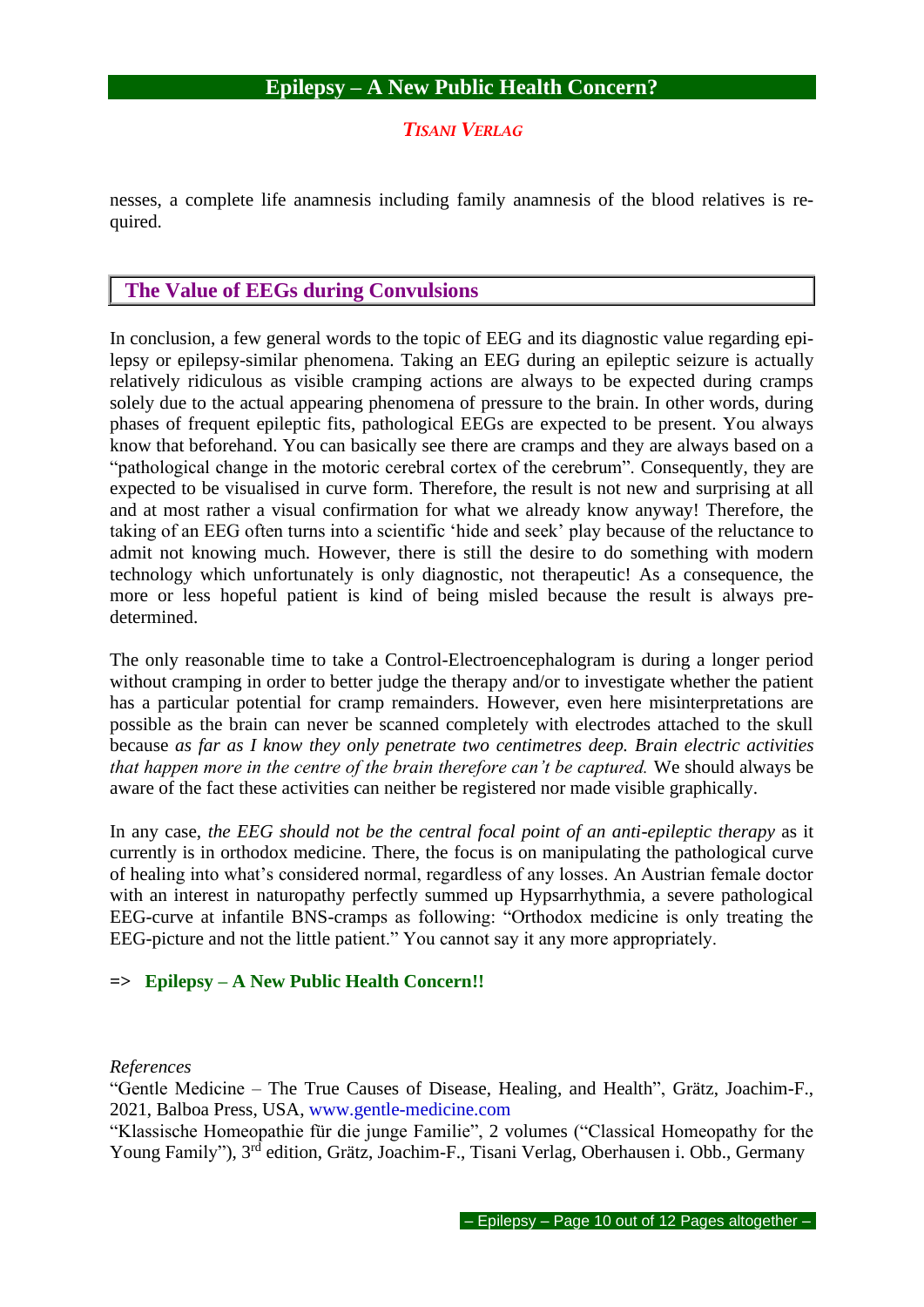### *TISANI VERLAG*

Short versions of this article in German were published in:

- 2008 in "ZeitenSchrift", journal 60, Red Cross, Switzerland, www.zeitenschrift.com/artikel/epilepsie-eine-neue-volkskrankheit#.VKdRUXtxyFq
- 2014 in "raum&zeit", journal 188, Ehlers Verlag, Wolfratshausen www.raum-und-zeit.com/r-z-online/artikel-archiv/2014/ausgabe-188/epilepsie-durchimpfen.html

More information on *epilepsy, BNS-Cramps, West-Syndrome,* etc. at www.tisani-verlag.de ➢ Klassische Homöopathie ➢ Kasuistik  *(= Classical Homeopathy = Causality) Some English pdf-files available!*

Dr.-Ing. Joachim-F. Grätz Heilpraktiker, Klassische Homöopathie Germany

*Dr. Joachim-F. Grätz* is an internationally recognized homeopath, very well known in German-speaking areas.

*Origin of the article:* An older, non-professioanl translation of an excerpt from the German version of the book "Gentle Medicine – The True Causes of Disease, Healing, and Health", Grätz, Joachim-F., 2020, Balboa Press, USA, www.balboapress.com (website of classical homeopathy with many readable articles in German and some English versions additionally: www.tisani-verlag.de)

Dr. Joachim-F. Grätz has written further books such as "Sind Impfungen sinnvoll – Ein Ratgeber aus der homöopathischen Praxis" (9<sup>th</sup> edition), concerning vaccinations and homeopathy, and "Die homöopathischen Potenzen – Ein Ratgeber aus der Praxis" ( $2<sup>nd</sup>$  edition), concerning homeopathic potencies/remedies.

### **Questionnaires for homeopathic therapists as well as parents:**

- *Questionnaire for Your Homeopathic Anti-Miasmatic Treatment:* www.tisani-verlag.de/html/englishqfragebogen.html
- *Questionnaire for the Homeopathic Treatment of Your Child:* www.tisani-verlag.de/html/englishqfragebogen1.html